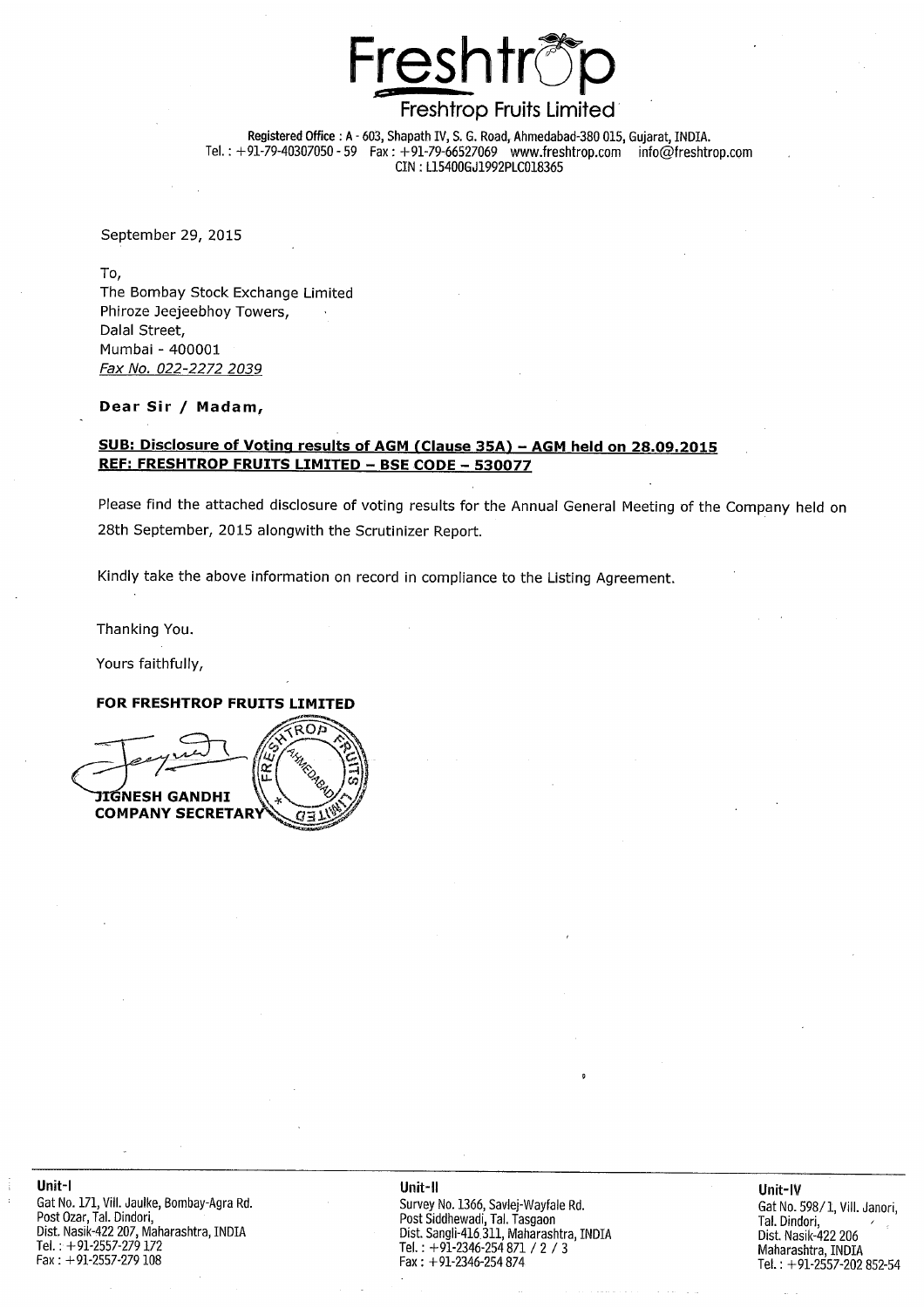

## **Freshtrop Fruits Limited**

# Details of Voting Results - 23<sup>rd</sup> Annual General Meeting held on 28<sup>th</sup> September, 2015

|    | Date of the AGM                                                                                                         | 28 <sup>th</sup> September, 2015 |
|----|-------------------------------------------------------------------------------------------------------------------------|----------------------------------|
| 2. | Total number of shareholders on record date                                                                             | 6858                             |
| 3. | No. of shareholders present in the meeting either in<br>person or through proxy:                                        |                                  |
|    | In Person<br>L.<br>Promoters and Promoter Group<br>貭<br>Public<br>п<br>ii.                                              | 6<br>31                          |
|    | <b>Through Proxy</b><br><b>Promoters and Promoter Group</b><br><b>Public</b>                                            |                                  |
| 4. | No. of Shareholders attended the meeting through video<br>conferencing<br><b>Promoters and Promoter Group</b><br>Public | Not arranged                     |

#### **AGENDA - WISE**

| Sr. | Details of Agenda                               | <b>Resolution</b> | Mode of             | <b>Remarks</b>                   |
|-----|-------------------------------------------------|-------------------|---------------------|----------------------------------|
| no. |                                                 | Ordinary /        | Voting              |                                  |
|     |                                                 | Special           |                     |                                  |
| 1.  | Adoption<br>of<br>Annual Accounts of<br>the     | Ordinary          | E-voting and        | The resolution was               |
|     | Company together with reports of Board of       |                   | <b>Poll Process</b> | passed unanimously               |
|     | Directors and Auditor's Report for the year     |                   |                     |                                  |
|     | ended on 31 <sup>st</sup> March, 2015           |                   |                     |                                  |
| 2.  | Declaration of Dividend on Equity Shares for    | Ordinary          | E-voting and        | The resolution was               |
|     | the financial year 2014-15                      |                   | <b>Poll Process</b> | passed unanimously               |
| 3.  | Re-appointment of Mr. Ashok Motiani who         | Ordinary          | E-voting and        | The resolution was               |
|     | retires by rotation and being eligible offers   |                   | <b>Poll Process</b> | passed unanimously               |
|     | himself for re-appointment                      |                   |                     |                                  |
| 4.  | Ratify the appointment of M/s Mayank Shah       | Ordinary          | E-voting and        | The Resolution was               |
|     | & Associates, Chartered Accountants as          |                   | <b>Poll Process</b> | passed by requisite              |
|     | Statutory Auditor of the Company and fixing     |                   |                     | majority                         |
|     | their remuneration                              |                   |                     |                                  |
| 5.  | Revision in remuneration of Mr. Mayank          | Special           | E-voting and        | The Resolution was               |
|     | Tandon, Sr. Vice President, Fresh Produce,      |                   | <b>Poll Process</b> | passed by requisite              |
|     | under section 188 to office or place of profit. |                   |                     | majority                         |
| 6.  | Revision in remuneration of Ms. Dipti           | Special           | E-voting and        | The Resolution was               |
|     | Motiani, Vice President, Processed Foods,       |                   | Poll Process        | passed by requisite              |
|     | under section 188 to office or place of profit. |                   |                     | majority<br><b>START WASHING</b> |

Unit-II Survey No. 1366, Savlej-Wayfale Rd.<br>Post Siddhewadi, Tal. Tasgaon<br>Dist. Sangli-416 311, Maharashtra, INDIA<br>Tel. : +91-2346-254 871 / 2 / 3<br>Fax : +91-2346-254 874

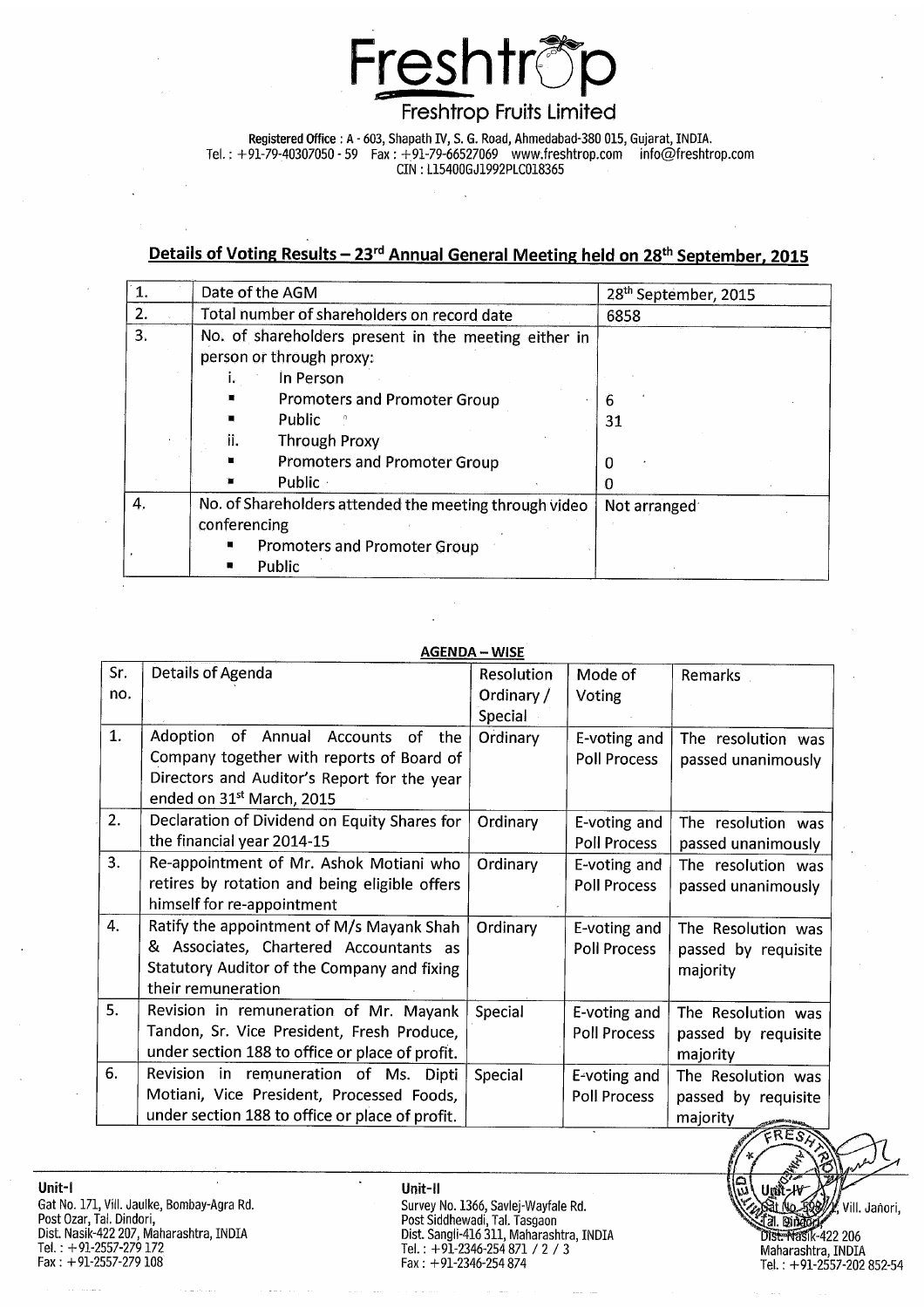| 7. | Revision in remuneration of Mrs. Priyanka Special |                     | E-voting and   The Resolution was |
|----|---------------------------------------------------|---------------------|-----------------------------------|
|    | Tandon, Vice President, Commercial, under         | Poll Process        | passed by requisite               |
|    | section 188 to office or place of profit.         |                     | majority                          |
| 8. | Re-appointment of Mrs. Nanita Motiani as Special  |                     | E-voting and   The Resolution was |
|    | Whole time Director of the Company for a          | <b>Poll Process</b> | passed by requisite               |
|    | period of three years.                            |                     | majority                          |

Results of the e-voting in the prescribed format are annexed herewith

Thanking YOU

Yours faithfully,

FOR FRESHTROP FRUITS LIMITED

FRE **COMPANY SECRETARY**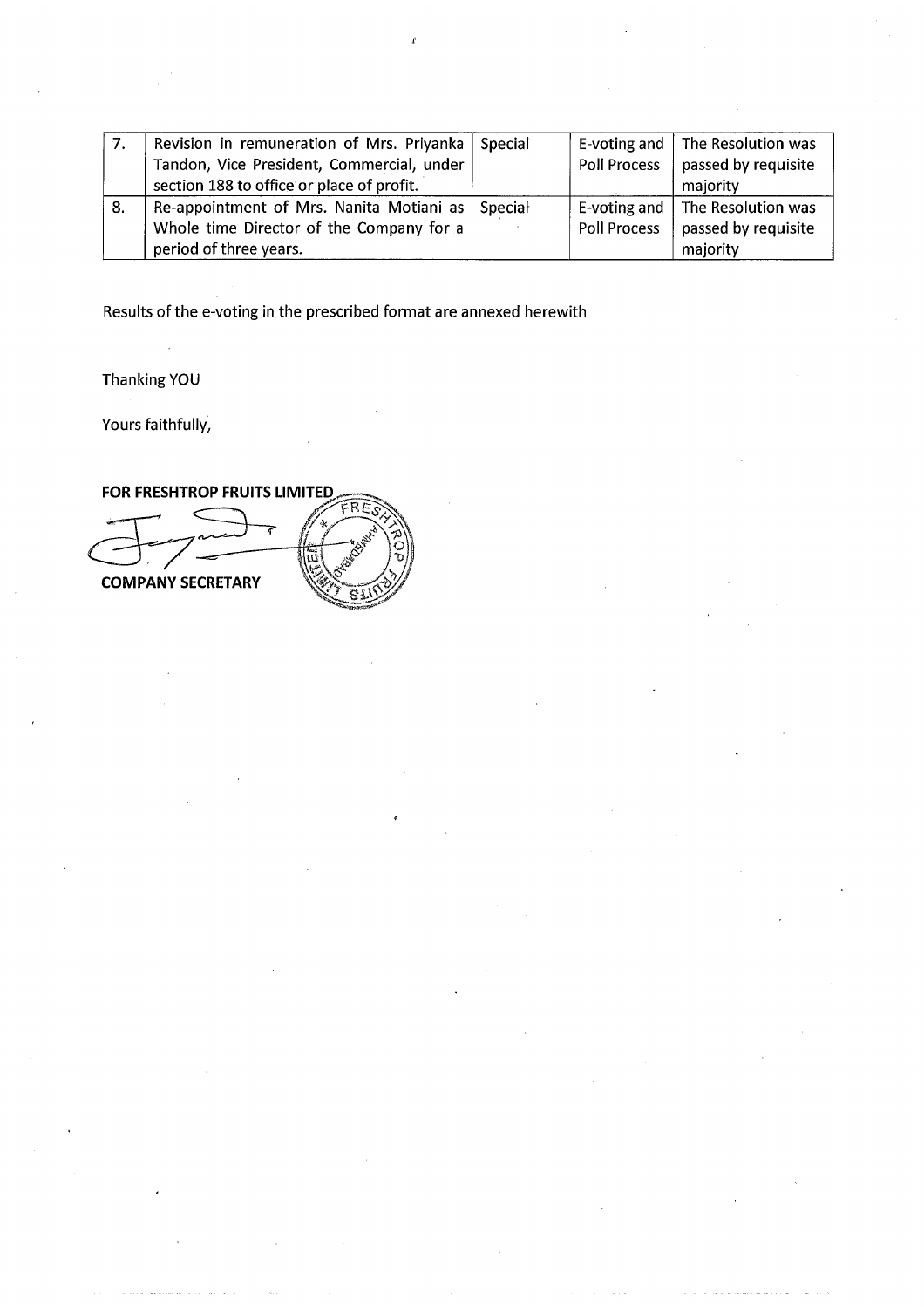| <b>100.00%</b><br>100.00%                  | f.                                           | (69,44,274)                                   | 57.18%                                                          |                           |                                                   |                  |                                                                     |                                                                 |
|--------------------------------------------|----------------------------------------------|-----------------------------------------------|-----------------------------------------------------------------|---------------------------|---------------------------------------------------|------------------|---------------------------------------------------------------------|-----------------------------------------------------------------|
|                                            |                                              |                                               |                                                                 | 69,44,274                 | 771                                               | 69,43,503        | 12145000                                                            | Total                                                           |
|                                            | $\mathbf{I}$                                 | 1,32,372                                      | 2.48%                                                           | 1,32,372                  | 771                                               | 131,601          | 53,33,098                                                           | Public-others                                                   |
|                                            | $\mathbf{I}$                                 |                                               |                                                                 |                           | $\mathbf{r}$                                      | $\mathbf{I}$     | t                                                                   | <b>Holders</b><br><b>Public</b><br>Institutional                |
| 100.00%                                    | $\blacksquare$                               | 206'11'89                                     | 100.00%                                                         | 68,11,902                 |                                                   | 68,11,902        | 68,11,902                                                           | Promoter Group<br>Promoter<br>pue                               |
| $6 = (4/2)*100$                            | $\overline{9}$                               |                                               | suares<br>$3 = (2/1)*100$                                       | $(2a+2b)$<br><b>Idtal</b> | Physical<br><b>Ballot</b><br>Postal<br>(db)       | (za)<br>E-voting |                                                                     |                                                                 |
| X<br>votes polled<br>favour<br>¤,<br>votes | against<br>shares<br>Р.<br>$\mathbf{a}$      | $\mathbf{E}$<br>in favour<br>λó.<br>of votes- | outstanding<br>polled<br>% of<br>Votes<br>$\frac{1}{2}$         |                           | No. of Votes polled<br><u>ි</u>                   |                  | <b>Shares held</b><br>$\widehat{E}$<br>No.<br>읶                     | <b>Promoter / Public</b>                                        |
|                                            |                                              | ð d                                           |                                                                 | 28                        |                                                   |                  |                                                                     | Resolution No. 2: Declaration of Dividend (Ordinary Resolution) |
| 100.00%                                    | $\blacksquare$                               | 59,44,274                                     | 57.18%                                                          | 69,44,274                 | <b>771</b>                                        | 69,43,503        | 12145000                                                            | Total                                                           |
| 100.00%                                    | $\blacksquare$                               | 1,32,372                                      | 2.48%                                                           | 1,32,372                  | 771                                               | 1,31,601         | 53,33,098                                                           | Public-others                                                   |
|                                            | $\bullet$                                    | $\mathbf{r}$                                  | J.                                                              | $\blacksquare$            | $\mathbf{I}$                                      |                  | г                                                                   | Holders<br>Public<br>Institutional                              |
| 700.00%                                    | 1                                            | 206'11'89                                     | 100.00%                                                         | 68,11,902                 |                                                   | 68,11,902        | 205'11'89                                                           | <b>Promoter Group</b><br>Promoter<br>pue                        |
| $6 = (4/2)*100$                            | $\mathbf{\widehat{G}}$                       |                                               | shares<br>$3 = (2/1)^*100$                                      | $(2a+2b)$<br><b>Total</b> | Postal<br>Ballot<br><b>Physical</b><br><u>iab</u> | (2a)<br>E-voting |                                                                     |                                                                 |
| % of votes<br>votes polled<br>favour       | shares<br>against<br>No.<br>$\tilde{\sigma}$ | E<br>in favour<br>ξ.<br>of votes-             | outstanding<br>pelled<br>$\aleph$<br>읶<br>Votes<br>$\mathbf{S}$ |                           | No. of Votes polled<br><u>ව</u>                   |                  | $\overline{\mathbf{5}}$<br><b>Shares held</b><br>$\widehat{E}$<br>٩ | Promoter / Public                                               |

Resolution No. 1: Adoption of Annual Accounts of the Company together with the Directors' Report and the Auditor's Report for the financial year ended on 31st<br>March, 2015 (Ordinary Resolution).

S.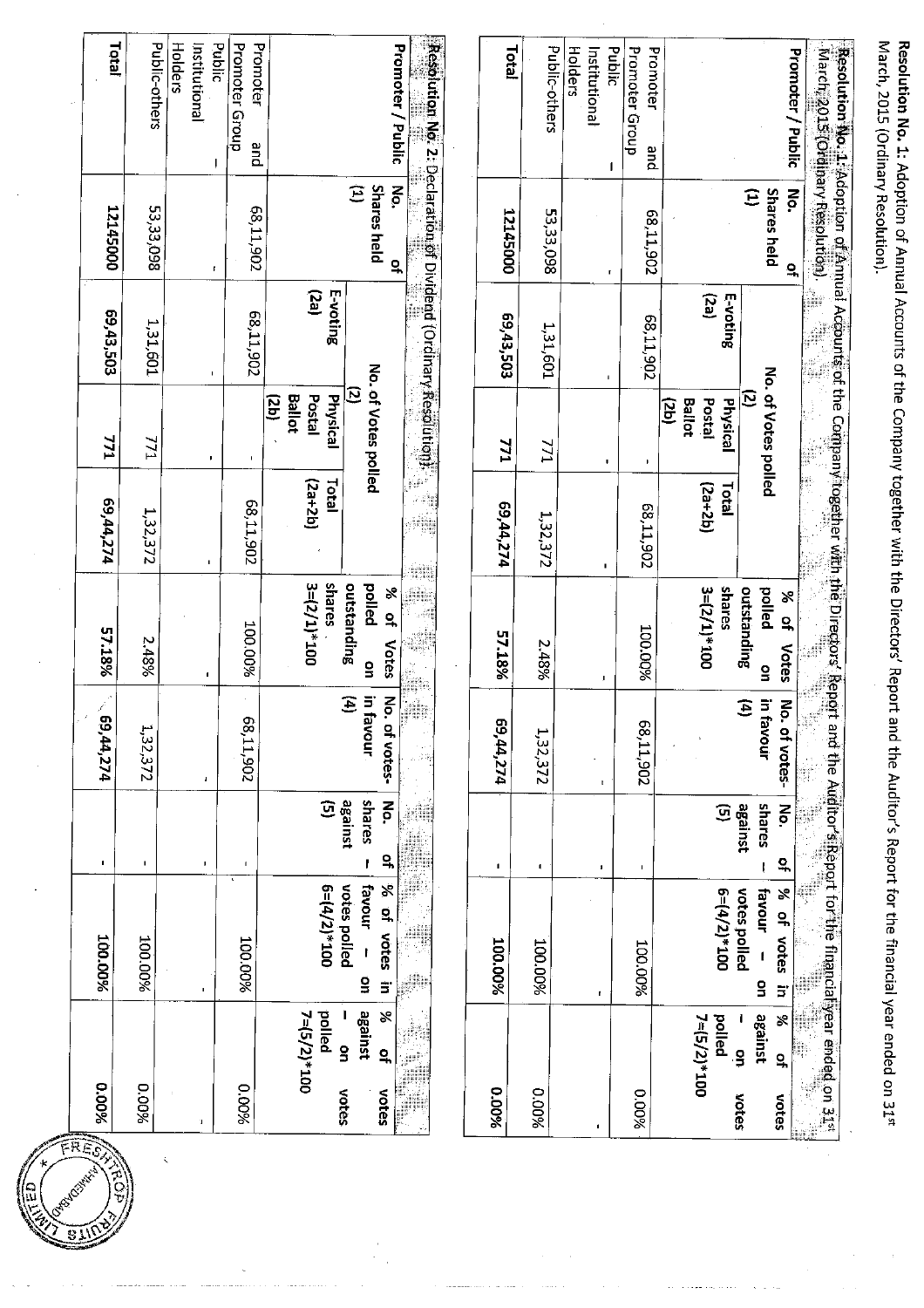| conclusion of the next Annual General Meeting (Ordinary Resolution),<br>Promoter<br><b>Promoter / Public</b><br>Resclution No.4: To ratify the Reappointiment of M/s Mayank Shah & Associates Chartered Accountan<br>Promoter / Public<br>Resolution No 3, Retirement of Director (Ordinary Resolution).<br>pue<br>and<br>No. of Shares<br>$\widehat{\Xi}$<br>held<br><b>Shares held</b><br>š<br>$\widehat{\Xi}$<br>1,21,45,000<br>53,33,098<br>68,11,902<br>53,33,098<br>68,11,902<br>$\mathbf{a}$<br>$\blacksquare$<br>(ez)<br>E-voting<br>ίες<br>E-voting<br>54,11,498<br>52,79,897<br>205'11'89<br>1,31,601<br>1,31,601<br>No. of Votes polled<br>No. of Votes polled<br>$\mathbf{I}$<br>$\epsilon^{\frac{1}{2}}$<br>្ទ<br>$\tilde{c}$<br><b>Ballot</b><br>Postal<br><b>Physical</b><br>(db)<br>Physical<br><b>Ballot</b><br>Postal<br>(as)<br><b>IZZ</b><br><b>ZZZ</b><br>IЛ<br>$\mathbf{I}$<br>$\pmb{\downarrow}$<br>$\blacksquare$<br>$\blacksquare$<br>$(2a+2b)$<br>Total<br>$(2a+2b)$<br>Total<br>54,12,269<br>52,79,897<br>68,11,902<br>1,32,372<br>1,32,372<br>$\blacksquare$<br>shares<br>outstanding<br>$3 = (2/1)*100$<br>polled<br>shares<br>$3 = (2/1)*100$<br>outstanding<br>$\aleph$<br>palled<br>$\aleph$<br>$\overline{a}$<br>$\overline{a}$<br>100.00%<br>44.56%<br>77.50%<br>2.48%<br>2.48%<br>Votes<br>Votes<br>$\frac{8}{1}$<br>$\mathbf{S}$<br>×<br>in favour<br>$\widehat{\mathbf{f}}$<br>ξ<br>$\mathbf{E}$<br>in favour<br>ξ.<br>54,12,269<br>58,11,902<br>52,79,897<br>ts, Ahmedabad as Statutory Auditors of the Company till the<br>of votes-<br>1,32,372<br>of votes-<br>1,32,272<br>I.<br>$\pmb{\mathfrak{p}}$<br>No<br>shares<br>against<br>$\mathbf{\widehat{S}}$<br>against<br>shares<br>$\xi$<br>$\overline{S}$<br>ä<br>읶<br>읶<br>1<br>$\blacksquare$<br>$\mathbf{I}$<br>,<br>$\mathbf{r}$<br>$\blacksquare$<br>$\mathbf{r}$<br>votes polled<br>% of votes<br><b>Favour</b><br>$6 = (4/2)*100$<br>X<br>$001*(2/t)=9$<br>votes polled<br>favour<br>of votes<br>100.00%<br><b>200.00%</b><br>100.00%<br>100.00%<br>%26'66<br>$\epsilon$<br>$\mathbf{S}$<br>$\overline{\mathbf{5}}$<br>5<br>I.<br>$\blacksquare$<br>against<br>pelled<br>X<br>$7=(5/2)*100$<br>against<br>$\aleph$<br>Ť<br>polled<br>$7 = (5/2)*100$<br>g<br>$\mathbf{S}$<br>$\tilde{\sigma}$<br>읶<br>9880.0<br>9600.0<br>960010<br>%00°0<br>9600.0<br>votes<br>votes<br>votes<br>votes<br>$\mathbf{I}$ | 980'0<br>$\widetilde{S}$ | 99.99% | <b>UOO</b> | 69,44,174 | 57.18% | 69, 44, 274 | 771 | 69,43,503 | 1,21,45,000 | <b>Total</b>                       |
|----------------------------------------------------------------------------------------------------------------------------------------------------------------------------------------------------------------------------------------------------------------------------------------------------------------------------------------------------------------------------------------------------------------------------------------------------------------------------------------------------------------------------------------------------------------------------------------------------------------------------------------------------------------------------------------------------------------------------------------------------------------------------------------------------------------------------------------------------------------------------------------------------------------------------------------------------------------------------------------------------------------------------------------------------------------------------------------------------------------------------------------------------------------------------------------------------------------------------------------------------------------------------------------------------------------------------------------------------------------------------------------------------------------------------------------------------------------------------------------------------------------------------------------------------------------------------------------------------------------------------------------------------------------------------------------------------------------------------------------------------------------------------------------------------------------------------------------------------------------------------------------------------------------------------------------------------------------------------------------------------------------------------------------------------------------------------------------------------------------------------------------------------------------------------------------------------------------------------------------------------------------------------------------------------------------------------------------------------------------------------------------------------------|--------------------------|--------|------------|-----------|--------|-------------|-----|-----------|-------------|------------------------------------|
|                                                                                                                                                                                                                                                                                                                                                                                                                                                                                                                                                                                                                                                                                                                                                                                                                                                                                                                                                                                                                                                                                                                                                                                                                                                                                                                                                                                                                                                                                                                                                                                                                                                                                                                                                                                                                                                                                                                                                                                                                                                                                                                                                                                                                                                                                                                                                                                                          |                          |        |            |           |        |             |     |           |             | Public-others                      |
|                                                                                                                                                                                                                                                                                                                                                                                                                                                                                                                                                                                                                                                                                                                                                                                                                                                                                                                                                                                                                                                                                                                                                                                                                                                                                                                                                                                                                                                                                                                                                                                                                                                                                                                                                                                                                                                                                                                                                                                                                                                                                                                                                                                                                                                                                                                                                                                                          |                          |        |            |           |        |             |     |           |             | Holders<br>Institutional<br>Public |
|                                                                                                                                                                                                                                                                                                                                                                                                                                                                                                                                                                                                                                                                                                                                                                                                                                                                                                                                                                                                                                                                                                                                                                                                                                                                                                                                                                                                                                                                                                                                                                                                                                                                                                                                                                                                                                                                                                                                                                                                                                                                                                                                                                                                                                                                                                                                                                                                          |                          |        |            |           |        |             |     |           |             | Promoter Group                     |
|                                                                                                                                                                                                                                                                                                                                                                                                                                                                                                                                                                                                                                                                                                                                                                                                                                                                                                                                                                                                                                                                                                                                                                                                                                                                                                                                                                                                                                                                                                                                                                                                                                                                                                                                                                                                                                                                                                                                                                                                                                                                                                                                                                                                                                                                                                                                                                                                          |                          |        |            |           |        |             |     |           |             |                                    |
|                                                                                                                                                                                                                                                                                                                                                                                                                                                                                                                                                                                                                                                                                                                                                                                                                                                                                                                                                                                                                                                                                                                                                                                                                                                                                                                                                                                                                                                                                                                                                                                                                                                                                                                                                                                                                                                                                                                                                                                                                                                                                                                                                                                                                                                                                                                                                                                                          |                          |        |            |           |        |             |     |           |             |                                    |
|                                                                                                                                                                                                                                                                                                                                                                                                                                                                                                                                                                                                                                                                                                                                                                                                                                                                                                                                                                                                                                                                                                                                                                                                                                                                                                                                                                                                                                                                                                                                                                                                                                                                                                                                                                                                                                                                                                                                                                                                                                                                                                                                                                                                                                                                                                                                                                                                          |                          |        |            |           |        |             |     |           |             |                                    |
|                                                                                                                                                                                                                                                                                                                                                                                                                                                                                                                                                                                                                                                                                                                                                                                                                                                                                                                                                                                                                                                                                                                                                                                                                                                                                                                                                                                                                                                                                                                                                                                                                                                                                                                                                                                                                                                                                                                                                                                                                                                                                                                                                                                                                                                                                                                                                                                                          |                          |        |            |           |        |             |     |           |             |                                    |
|                                                                                                                                                                                                                                                                                                                                                                                                                                                                                                                                                                                                                                                                                                                                                                                                                                                                                                                                                                                                                                                                                                                                                                                                                                                                                                                                                                                                                                                                                                                                                                                                                                                                                                                                                                                                                                                                                                                                                                                                                                                                                                                                                                                                                                                                                                                                                                                                          |                          |        |            |           |        |             |     |           |             | Total                              |
|                                                                                                                                                                                                                                                                                                                                                                                                                                                                                                                                                                                                                                                                                                                                                                                                                                                                                                                                                                                                                                                                                                                                                                                                                                                                                                                                                                                                                                                                                                                                                                                                                                                                                                                                                                                                                                                                                                                                                                                                                                                                                                                                                                                                                                                                                                                                                                                                          |                          |        |            |           |        |             |     |           |             | Public-others                      |
|                                                                                                                                                                                                                                                                                                                                                                                                                                                                                                                                                                                                                                                                                                                                                                                                                                                                                                                                                                                                                                                                                                                                                                                                                                                                                                                                                                                                                                                                                                                                                                                                                                                                                                                                                                                                                                                                                                                                                                                                                                                                                                                                                                                                                                                                                                                                                                                                          |                          |        |            |           |        |             |     |           |             | Holders<br>Institutional<br>Public |
|                                                                                                                                                                                                                                                                                                                                                                                                                                                                                                                                                                                                                                                                                                                                                                                                                                                                                                                                                                                                                                                                                                                                                                                                                                                                                                                                                                                                                                                                                                                                                                                                                                                                                                                                                                                                                                                                                                                                                                                                                                                                                                                                                                                                                                                                                                                                                                                                          |                          |        |            |           |        |             |     |           |             | Promoter Group<br>Promoter         |
|                                                                                                                                                                                                                                                                                                                                                                                                                                                                                                                                                                                                                                                                                                                                                                                                                                                                                                                                                                                                                                                                                                                                                                                                                                                                                                                                                                                                                                                                                                                                                                                                                                                                                                                                                                                                                                                                                                                                                                                                                                                                                                                                                                                                                                                                                                                                                                                                          |                          |        |            |           |        |             |     |           |             |                                    |
|                                                                                                                                                                                                                                                                                                                                                                                                                                                                                                                                                                                                                                                                                                                                                                                                                                                                                                                                                                                                                                                                                                                                                                                                                                                                                                                                                                                                                                                                                                                                                                                                                                                                                                                                                                                                                                                                                                                                                                                                                                                                                                                                                                                                                                                                                                                                                                                                          |                          |        |            |           |        |             |     |           |             |                                    |
|                                                                                                                                                                                                                                                                                                                                                                                                                                                                                                                                                                                                                                                                                                                                                                                                                                                                                                                                                                                                                                                                                                                                                                                                                                                                                                                                                                                                                                                                                                                                                                                                                                                                                                                                                                                                                                                                                                                                                                                                                                                                                                                                                                                                                                                                                                                                                                                                          |                          |        |            |           |        |             |     |           |             |                                    |
|                                                                                                                                                                                                                                                                                                                                                                                                                                                                                                                                                                                                                                                                                                                                                                                                                                                                                                                                                                                                                                                                                                                                                                                                                                                                                                                                                                                                                                                                                                                                                                                                                                                                                                                                                                                                                                                                                                                                                                                                                                                                                                                                                                                                                                                                                                                                                                                                          |                          |        | 1          |           |        |             |     |           |             |                                    |

ESA

 $\omega^i_i$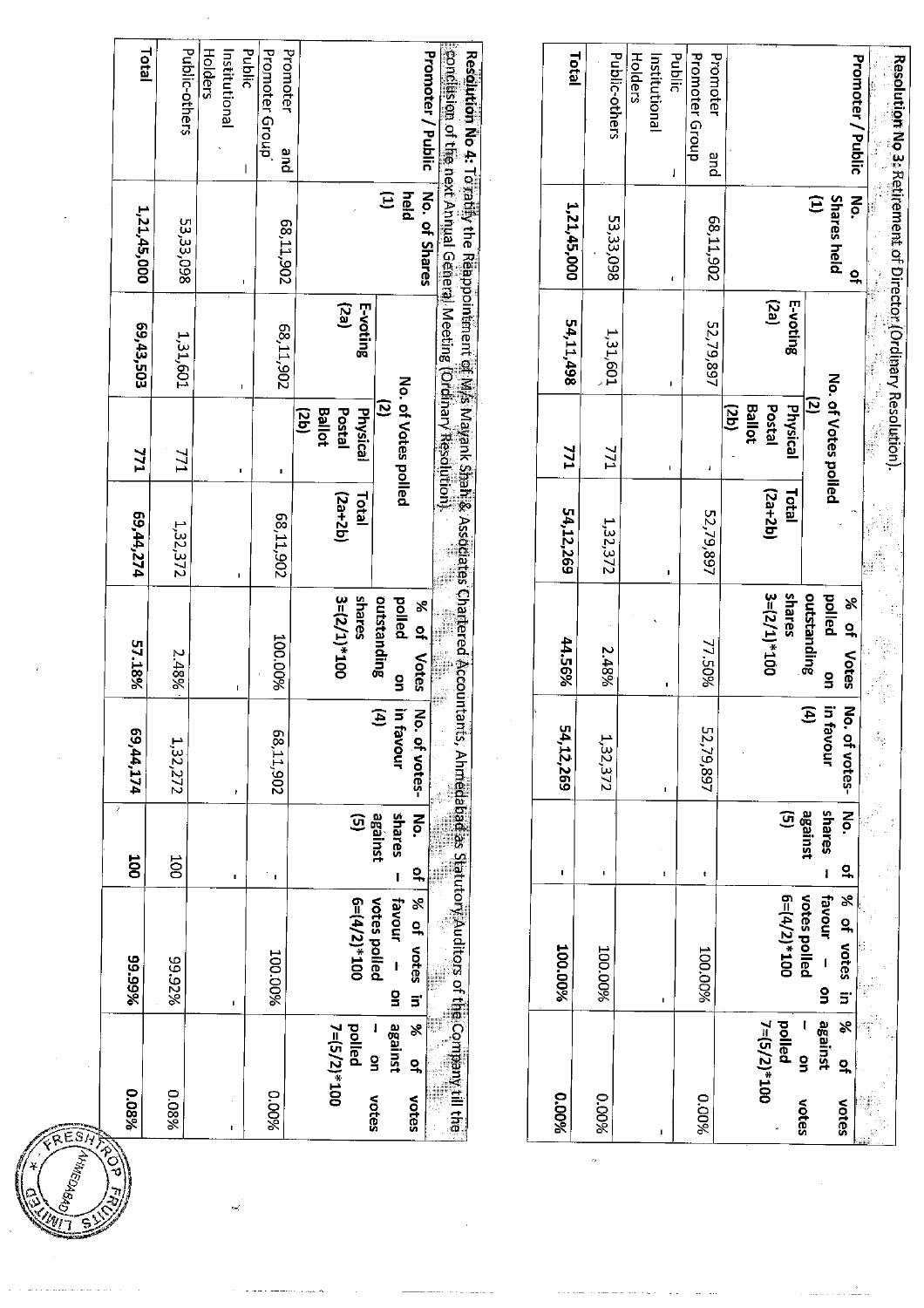| 9610.0                                                                             | 99.99%                                                                                                      | <b>SOO</b>                                           | 37,17,214                        | 30.61%                                                                                        | 37,17,311                 | 771                                                                                       | 37,16,540        | 1,21,45,000                              | Total                                                                                                                                                                                                    |
|------------------------------------------------------------------------------------|-------------------------------------------------------------------------------------------------------------|------------------------------------------------------|----------------------------------|-----------------------------------------------------------------------------------------------|---------------------------|-------------------------------------------------------------------------------------------|------------------|------------------------------------------|----------------------------------------------------------------------------------------------------------------------------------------------------------------------------------------------------------|
| 9610.0                                                                             | %66'66                                                                                                      | 100                                                  | 1;32,272                         | 2.48%                                                                                         | 1,32,372                  | 771                                                                                       | 1,31,601         | 53,33,098                                | Public-others                                                                                                                                                                                            |
|                                                                                    | $\blacksquare$                                                                                              | ٠                                                    | I.                               | t                                                                                             | I.                        | $\mathbf r$                                                                               |                  |                                          | <b>Holders</b><br>Institutional<br>Public                                                                                                                                                                |
| 9600'0                                                                             | 100.00%                                                                                                     | $\blacksquare$                                       | 35,84,939                        | 100.00%                                                                                       | 35,84,939                 |                                                                                           | 35,84,939        | 68,11,902                                | Promoter Group<br>Promoter<br>pue                                                                                                                                                                        |
| against<br>×<br>pelled<br>$7 = (5/2)*100$<br>g<br>$\overline{a}$<br>votes<br>votes | $\aleph$<br>votes polled<br><b>Favour</b><br>$6 = (4/2)*100$<br>$\tilde{a}$<br>votes<br>$\overline{a}$<br>5 | against<br>shares<br>No.<br>$\mathbf{G}$<br><u>ي</u> | E<br>in favour<br>š<br>of votes- | shares<br>$3 = (2/1)*100$<br>outstanding<br>palled<br>$\aleph$<br>읶<br>Votes<br>$\frac{6}{1}$ | <b>Total</b><br>$(2a+2b)$ | No. of Votes polled<br>Σ<br><b>Physical</b><br><b>Ballot</b><br>Postal<br>$\overline{50}$ | (PZ)<br>E-voting | $\widehat{\Xi}$<br>No. of Shares<br>held | Promoter / Public                                                                                                                                                                                        |
| 9610.0                                                                             | under section 188 to any office or place of profit. (special<br>%66'66                                      | 100                                                  | 58,37,248                        | 48.06%                                                                                        | 58,37,348                 | <b>IZZ</b>                                                                                | 58,36,577        | 1,21,45,000                              | <b>Resplution).</b><br>Resolution is a Revision remuneration of Ms. Digit Motian Vice President, Arocessed Roods,<br>Resolution is a construction of Ms. Digit Motian Motian Arcs (1997)<br><b>Total</b> |
| 801%                                                                               | 89.99%                                                                                                      | 500                                                  | 1,32,272                         | 2.48%                                                                                         | 1,32,372                  | 771                                                                                       | 1,31,601         | 53,33,098                                | Public-others                                                                                                                                                                                            |
|                                                                                    | $\Gamma$                                                                                                    | $\mathbf I$                                          | $\blacksquare$                   | $\mathbf I$                                                                                   |                           | $\mathbf{I}$                                                                              |                  |                                          | Institutional<br>Holders<br>Public                                                                                                                                                                       |
| 9600.0                                                                             | 100.00%                                                                                                     | ŧ                                                    | 57,04.976                        | 83.75%                                                                                        | 57,04,976                 | ٠                                                                                         | 57,04,976        | 206'11'89                                | Promoter Group<br>Promoter<br>pue                                                                                                                                                                        |
| 7=(5/2)*100<br>pelled                                                              | $6 = (4/2)*100$                                                                                             | $\mathbf{\overline{G}}$                              |                                  | $3 = (2/1)*100$<br>spares                                                                     | (2a+2b)<br>Total          | Postal<br><b>Ballot</b><br>Physical<br>(2b)                                               | (ez)<br>E-voting |                                          |                                                                                                                                                                                                          |
| ×<br>against<br>g<br><u>੍ਰ</u><br>votes<br>votes                                   | % of votes<br>votes polled<br>favour<br>$\frac{1}{2}$<br>5                                                  | Йó.<br>shares<br>against<br>٩                        | No. of votes-<br>E)<br>in favour | outstanding<br>polled<br>X<br>$\mathbf{Q}_n$<br>Votes<br>g                                    |                           | No. of Votes polled<br><u>ව</u>                                                           |                  | $\Xi$<br>No. of<br>held<br><b>Shares</b> | <b>Promoter / Public</b>                                                                                                                                                                                 |
|                                                                                    |                                                                                                             | ł                                                    |                                  |                                                                                               | å                         |                                                                                           |                  |                                          |                                                                                                                                                                                                          |

偏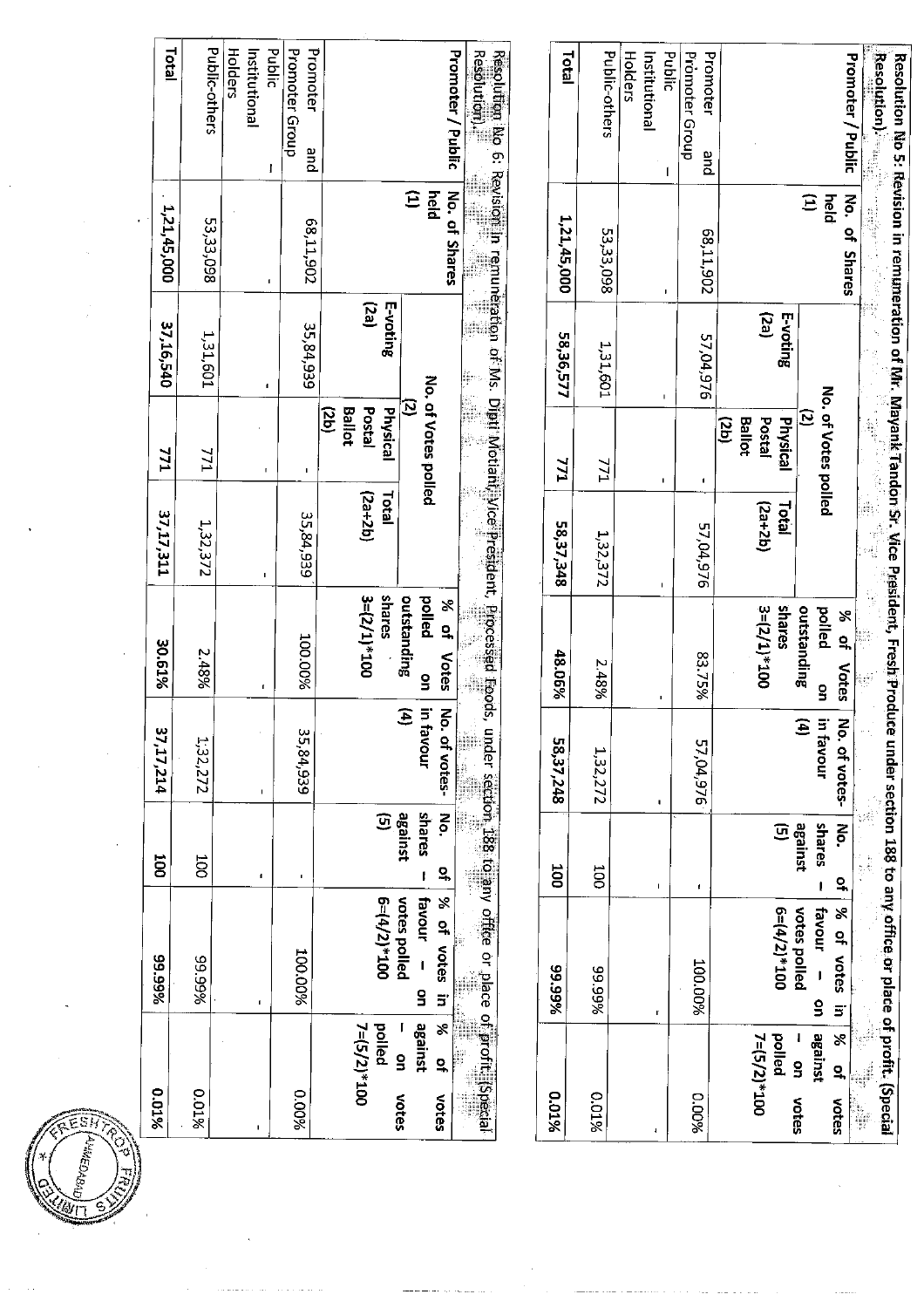| <b>DOMETER</b>       | 89.99%             |              |                          |                        |              |                     |           |                                                                                                  |                      |              |
|----------------------|--------------------|--------------|--------------------------|------------------------|--------------|---------------------|-----------|--------------------------------------------------------------------------------------------------|----------------------|--------------|
|                      |                    | 001          | 45,01,923                | 37.06%                 | 45,02,023    | 771                 | 45,01,252 | 1,21,45,000                                                                                      |                      | <b>Total</b> |
| 801%                 | 89.99%             | 100          | 1,32,272                 | 2.48%                  | 1,32,372     | 771                 | 1,31,601  | 53,33,098                                                                                        | Public-others        |              |
|                      |                    |              |                          |                        |              |                     |           |                                                                                                  |                      |              |
|                      |                    |              |                          |                        |              |                     |           |                                                                                                  |                      | Holders      |
|                      |                    |              |                          |                        |              |                     |           |                                                                                                  | Institutional        |              |
|                      |                    |              |                          |                        |              | ı                   |           |                                                                                                  | ľ                    | Public       |
| 9600.0               | 100.00%            |              | 43,69,651                |                        |              |                     |           |                                                                                                  | Promoter Group       |              |
|                      |                    |              |                          | 64.15%                 | 43,69,651    | ı                   | 43,69,651 | 68,11,902                                                                                        | Promoter<br>and<br>P |              |
|                      |                    |              |                          |                        |              | (dS)                |           |                                                                                                  |                      |              |
|                      |                    |              |                          |                        |              | <b>Ballot</b>       |           |                                                                                                  |                      |              |
| 7=(5/2)*100          |                    |              |                          | $3 = (2/1)*100$        | $(2a+2b)$    | Postal              | $($ ez)   |                                                                                                  |                      |              |
| pelled               | $6 = (4/2)*100$    | $\mathbf{G}$ |                          | shares                 | <b>Total</b> | Physical            | E-voting  |                                                                                                  |                      |              |
| - on votes           | votes polled       | against      | Ξ                        | outstanding            |              | $\overline{q}$      |           | $\widehat{\Xi}$                                                                                  |                      |              |
| against              | favour -<br>g      | shares -     | in favour                | pelled<br>$\mathbf{S}$ |              | No. of Vates polled |           | held                                                                                             |                      |              |
| % of<br><b>Motes</b> | of   % of votes in |              | No. of votes- No.        | % of Vates             |              |                     |           | No. of Shares                                                                                    | Promoter / Public    |              |
|                      |                    |              | a period of three years, |                        |              |                     |           |                                                                                                  |                      |              |
|                      |                    |              |                          |                        |              |                     |           | Resolution No 81Re-appointment of Mrs. Nanita Motiani (DIN: 00787809) as Whole Tima Director for |                      |              |

 $\hat{\pi}$  .  $\sim$  .  $\sim$ 

 $\bar{\omega}$  .  $\bar{\omega}$  ,

i,

 $\tau \rightarrow \tau$ 

 $\alpha$ 

 $\hat{\mathcal{A}}$ 

 $\widehat{\mathsf{SHT}}$ 

**HMEDABAI** 

| 0.01%                                                        | 89.9%                                                        | 100                                                | 33,94,997                        | 27.95%                                    | 33,95,097                 | <b>771</b>                                  | 33,94,326        | 1,21,45,000                | <b>Total</b>                                                                                                      |
|--------------------------------------------------------------|--------------------------------------------------------------|----------------------------------------------------|----------------------------------|-------------------------------------------|---------------------------|---------------------------------------------|------------------|----------------------------|-------------------------------------------------------------------------------------------------------------------|
| 2.01%                                                        | 89.99%                                                       | <b>DOC</b>                                         | 1,32,272                         | 2.48%                                     | 1,32,372                  | 771                                         | 1,31,601         | 53,33,098                  | Public-others                                                                                                     |
|                                                              |                                                              | ŧ                                                  | ı                                |                                           |                           | ı                                           | ı                | t                          | Public<br>Holders<br>Institutional<br>ı                                                                           |
| 9600'0                                                       | <b>100.00%</b>                                               | t                                                  | 32,62,725                        | 47.90%                                    | 32,62,725                 | I                                           | 32,62,725        | 58,11,902                  | Promoter Group<br>Promoter<br>and                                                                                 |
| pelled<br>7=(5/2)*100                                        | $6 = (4/2) * 100$                                            | $\overline{G}$                                     |                                  | $3 = (2/1) * 100$<br>shares               | <b>Lotal</b><br>$(2a+2b)$ | Physical<br><b>Ballot</b><br>Postal<br>(qz) | (ez)<br>E-voting |                            |                                                                                                                   |
| $\frac{36}{5}$<br>against<br>।<br>9<br><b>NOtes</b><br>votes | 8 of votes in<br>favour -<br>votes polled<br>g               | $\overline{\mathbf{g}}$<br>shares<br>asuusse<br>٩, | on   in favour<br>E<br>of votes- | palled<br>outstanding<br>% of Votes   No. |                           | No. of Votes polled<br>$\tilde{c}$          |                  | No. of Shares<br>Ê<br>held | Promoter / Public                                                                                                 |
|                                                              | niter section 188 to any office or place of profit. (Special |                                                    |                                  |                                           |                           |                                             |                  |                            | Resolution)<br>-Resolution No 7: Revision in remuneration of Miss. Privanka Tandon, Vice President, Commercial un |

 $\bar{\mathcal{A}}$ 

 $\sim$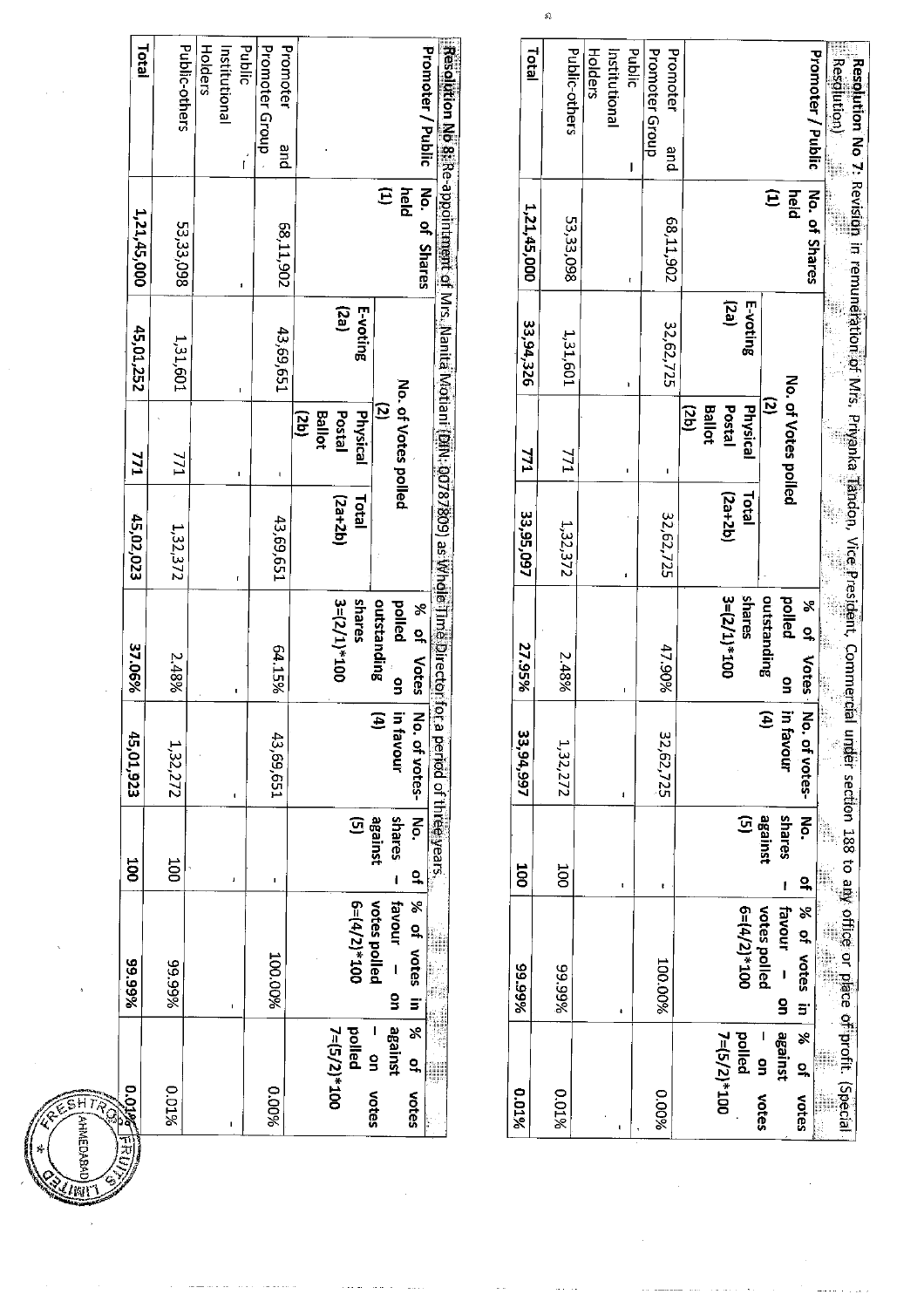# R. S. Sharma & Associates

**Company Secretaries** 

402, 'Panchdeep', Nr. Mayur Colony, Mithakhali Six Road, Navrangpura, Ahmedabad-380009. Tele No.: (O) 26561301 (R) 26753786

### **Report of Scrutinizcr**

Form No. MGT 13 [Pursuant to section 109 of the companies Act, 2013 and rule 21(2) of the Companies (Management and Administrution) Rules, 2014]

**September 29,2015** 

To. The Chairman of 23rd Annual General Meeting **Freshtrop Fruits Limited** A-603, Shapath IV, S.G. Road Ahmedabad-380015.

Dear Chairman,

## Subject: Scrutinizers Report on Remote e-voting and Poll Process of 23rd Annual General Meeting held on September, 28, 2015.

By resolution of the Board of Directors of the Company passed on May 29, 2015, 1 the undersigned has been appointed as the Scrutinizer to ensure that the process of remote  $\epsilon$ -Voting as prescribed under Section 108 of the Coinpanics Act, 2013 ("Act") read with the Companies (Management and Administration) Rules, 2014 ("Rules") and Poll Process at the meeting are complied with in respect business transacted at the 23rd Annual General Meeting of the Company held on September 28, 2015 in accordance with the aforesaid rules.

It is the responsibility of the management of the Company to ensure that the compliance with the requirements of the Companies Act, 2013 and rules relating to the remote e-Voting and poll process in respect of the resolutions in terms of the Notice of the 23rd Annual General Meeting of the Company are made. My responsibility as a Scrutinizer for the remote e-Voting for the Annual General Meeting is restricted to make a Scrutinizer's Report of the votes cast "in favour" or "against" the resolutions as mentioned in the Notice

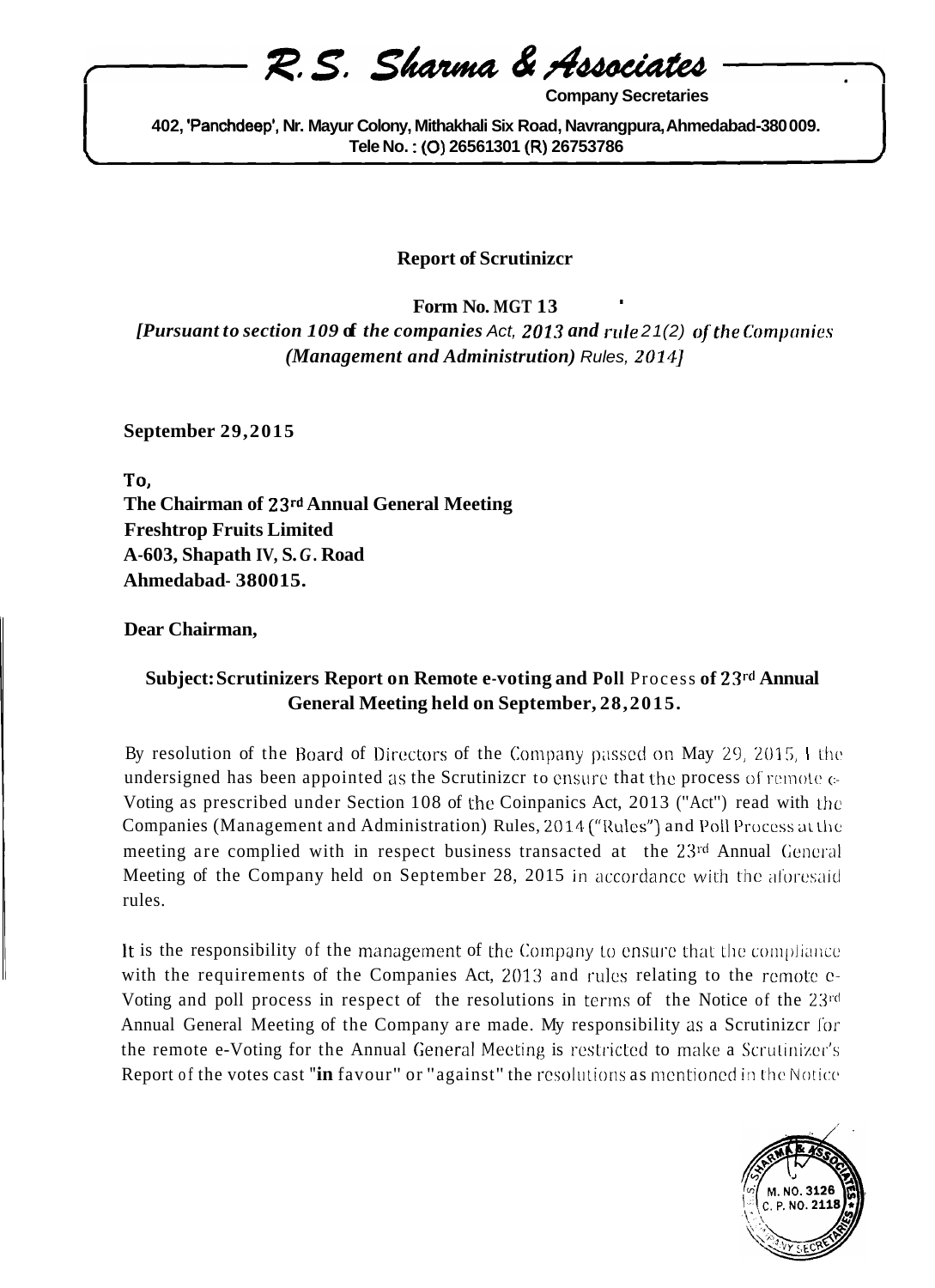of the **23rd** AGM., based on the report generated from the remote e-Voting system.provided by the Central Depository Services (lndia) Limited, the authorized agency engaged by the Company to provide remote e-Voting facilities.

This report is being made to enable you to declare the results of the resolutions proposed to be passed at the aforesaid AGM of the Company.

- 1. The Company has entered into an arrangement with the Central Depository Scrviccs (India) Limited ("CDSL"), the authorized agency to provide remote e-voting facilities for the voting through the electronic means to all the members who were eligible to take part in the remote e-voting.
- 2. The cut-off date for the purpose of identification of the members who will be entitled to vote on the resolution placed for the approval for the sharcholder was September 21,2015.
- **3.** As prescribed in the rule 20(3) of the Companies (Management and Administration) Rules, 2014 and mentioned in the Notice of 23rd Annual General Meeting of the Company, the remote e-voting facilities were kept open for four days frorn September 24,2015 (10.00 a.m.) to September 27, 2015 (05.00 p.m.).
- 4. At the end of the remote e-voting period on September 27, 2015 (05.00 p.m.), remote e-voting portal of service provider was blocked forthwith.
- 5. During the ACM after the time fixed for closing of the Poll by the Chairman, one Poll box kept for polling was locked in the presence of shareholders.
- 6. After the AGM, the Poll box kept for voting was immediately opened by the in the presence of Mr. Chander Murjani and Nirali. N. Shah
- 7. There were 37 shareholders present at the meeting present in person.
- 8. On Monday, September, 28, 2015 at 1.15 p.m. after counting vote cast at the meeting by Poll Papers and the votes cast through remote e-voting process were unblocked by me in the presence of Mr. Chander Murjani and Nirali. M. Shah.
- 9. The Poll papers were reconciled with the record maintained by the Registrar and Share Transfer Agent and the authorities/ proxies lodged with the Company.
- 10. The Poll papers which were incomplete and /or which were found defective have been treated as invalid and kept separately.

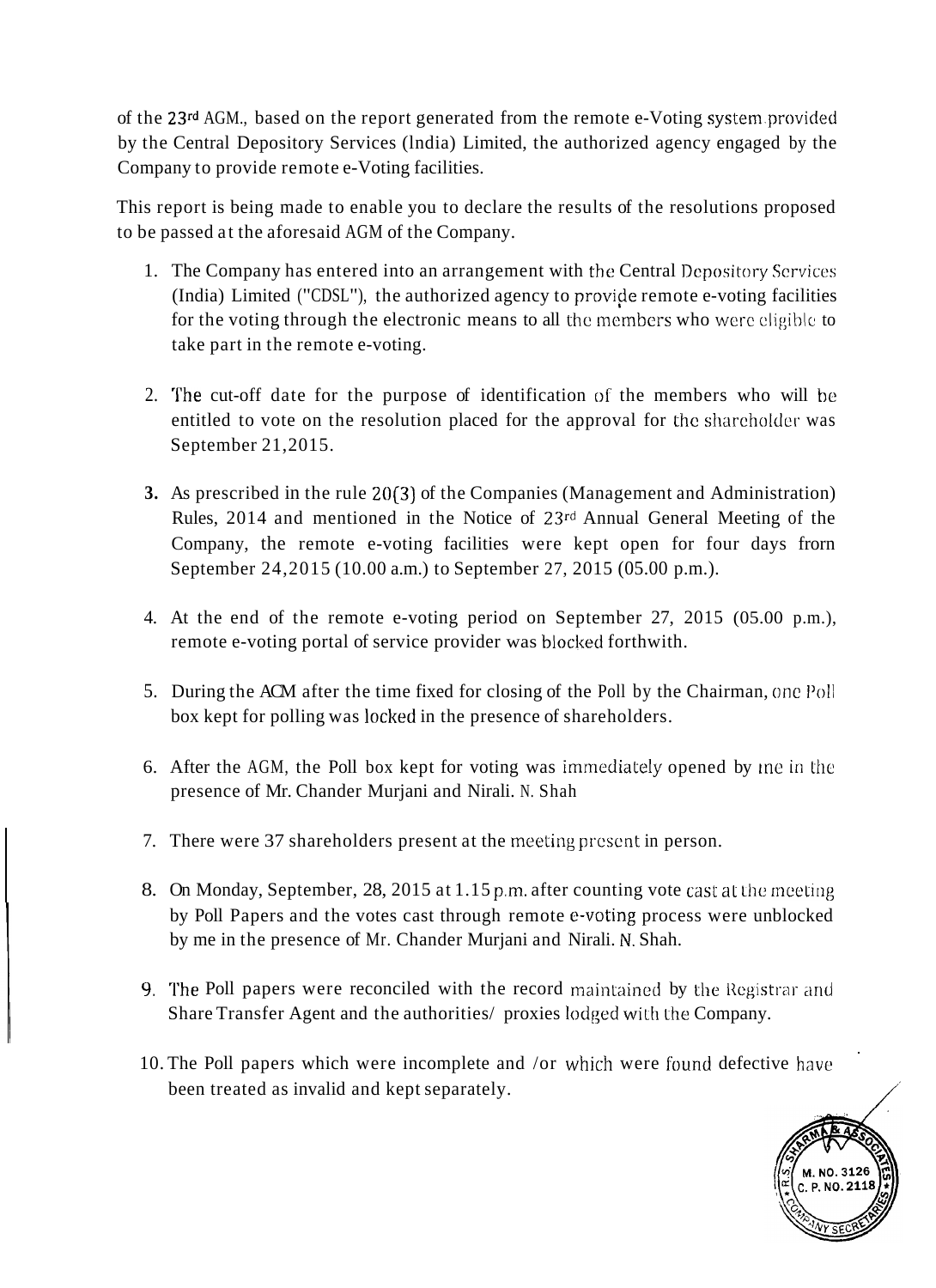## **Consolidated Report on result of voting through electronic means and voting by Poll** is as under:

Resolution No. 1 (Ordinary Resolution) - To receive, consider and adopt the Annual Accounts of the Company together with the Directors' Report and the Auditor's Report for the year ended on 31st March, 2015.

### i. Votes in Favour of the Resolution:

| Number of Members Voted |              | Number of Votes   % of total number of valid |
|-------------------------|--------------|----------------------------------------------|
|                         | Cast by them | votes cast                                   |
|                         | 69,44,274    | 100.00%<br>-----------                       |

#### ii. Votes against the Resolution:

| Number of Members Voted |              | Number of Votes   % of total number of valid |
|-------------------------|--------------|----------------------------------------------|
|                         | Cast by them | votes cast                                   |
|                         |              | $0.00\%$                                     |

#### iii. Invalid Votes:

| <b>Number of Members Voted</b> | Number of Votes Cast by them |
|--------------------------------|------------------------------|
|                                |                              |

#### Resolution No. 2 - (Ordinary Resolution) Declaration of Dividend

#### i. Votes in Favour of the Resolution:

| Number of Members Voted |              | Number of Votes   % of total number of valid |
|-------------------------|--------------|----------------------------------------------|
|                         | Cast by them | votes cast                                   |
| 44                      | 69.44.274    | 100.00%                                      |

## ii. Votes against the Resolution:

| Number of Members Voted |              | Number of Votes   % of total number of valid |  |  |  |  |
|-------------------------|--------------|----------------------------------------------|--|--|--|--|
|                         | Cast by them | votes cast                                   |  |  |  |  |
| -00                     |              | $0.00\%$<br>$\sim$                           |  |  |  |  |

#### iii. Invalid Votes:

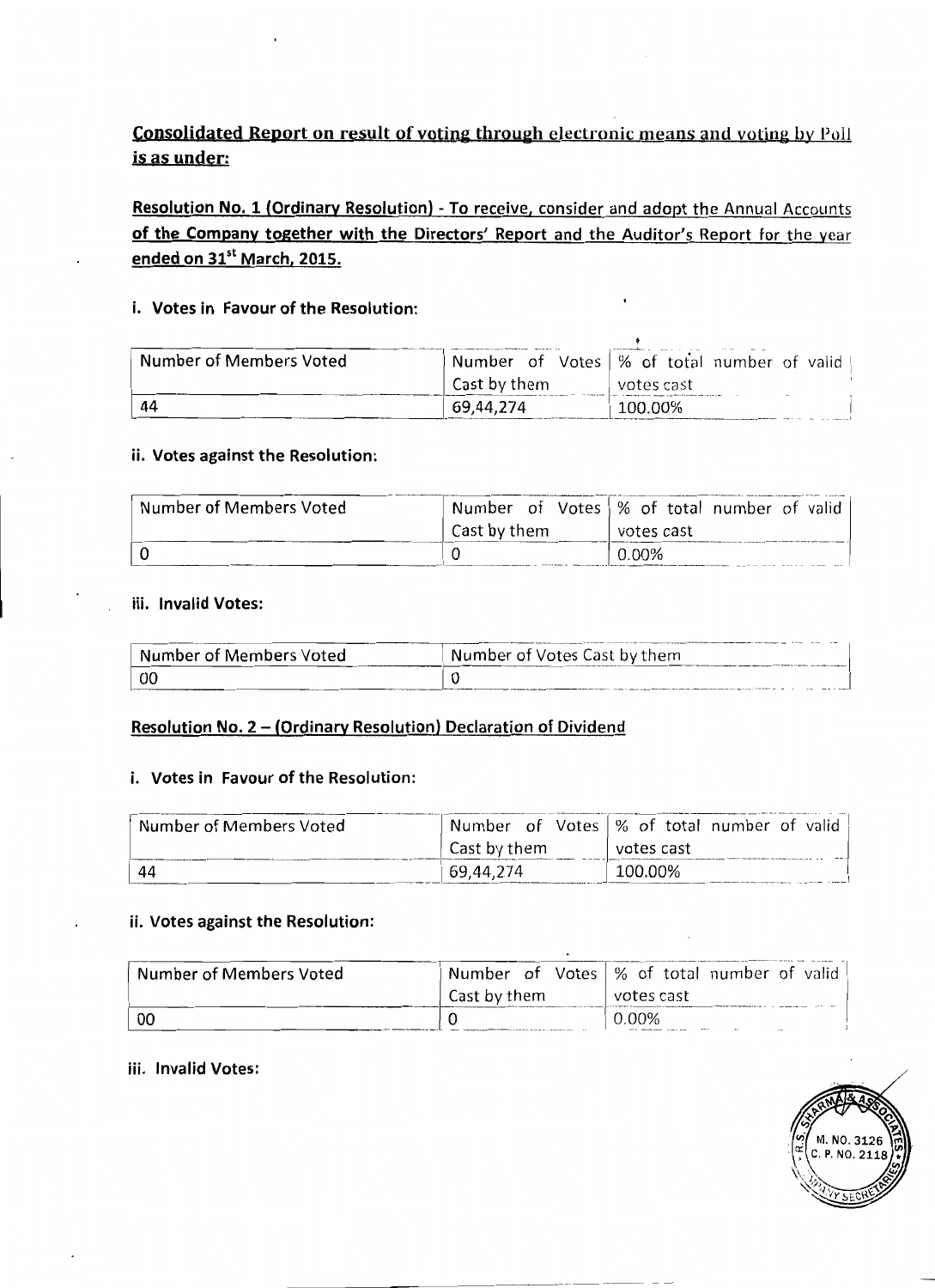| Number of Members Voted | Number of Votes Cast by them | $-$ |  |
|-------------------------|------------------------------|-----|--|
| Nil                     | Nil                          |     |  |

## Resolution No. 3 - (Ordinary Resoltion) Retirement of Director

#### i. Votes in Favour of the Resolution:

| Number of Members Voted | Number of Votes   % of total number of valid |  |  |  |            |  |    |
|-------------------------|----------------------------------------------|--|--|--|------------|--|----|
|                         | Cast by them                                 |  |  |  | votes cast |  |    |
| 44                      | 54,12,269                                    |  |  |  | 100.00%    |  | -- |

#### ii. Votes against the Resolution:

| Number of Members Voted | Number of Votes   % of total number of valid |  |       |            |  |                |
|-------------------------|----------------------------------------------|--|-------|------------|--|----------------|
|                         | Cast by them                                 |  |       | votes cast |  |                |
| - OC                    |                                              |  | 0.00% |            |  | <b>COLLEGE</b> |

#### iii. Invalid Votes:

| Number of Members Voted | Number of Votes Cast by them |
|-------------------------|------------------------------|
|                         |                              |

Shri Ashok Motiani being interested so his votes are not counted for this resolution

## Resolution No 4: (Ordinary Resoltion) To ratify the Reappointment of M/s Mayank Shah & Associates Chartered Accountants, Ahmedabad as Statutory Auditors of the Company till the conclusion of the next Annual General Meeting.

#### i. Votes in Favour of the Resolution:

| Number of Members Voted |              | Number of Votes   % of total number of valid |
|-------------------------|--------------|----------------------------------------------|
|                         | Cast by them | votes cast                                   |
| -43                     | 69,44,174    | 99.99%                                       |

#### ii. Votes against the Resolution:

| Number of Members Voted |              | Number of Votes   % of total number of valid |
|-------------------------|--------------|----------------------------------------------|
|                         | Cast by them | votes cast                                   |
| l 01                    | 100          | 0.01%                                        |

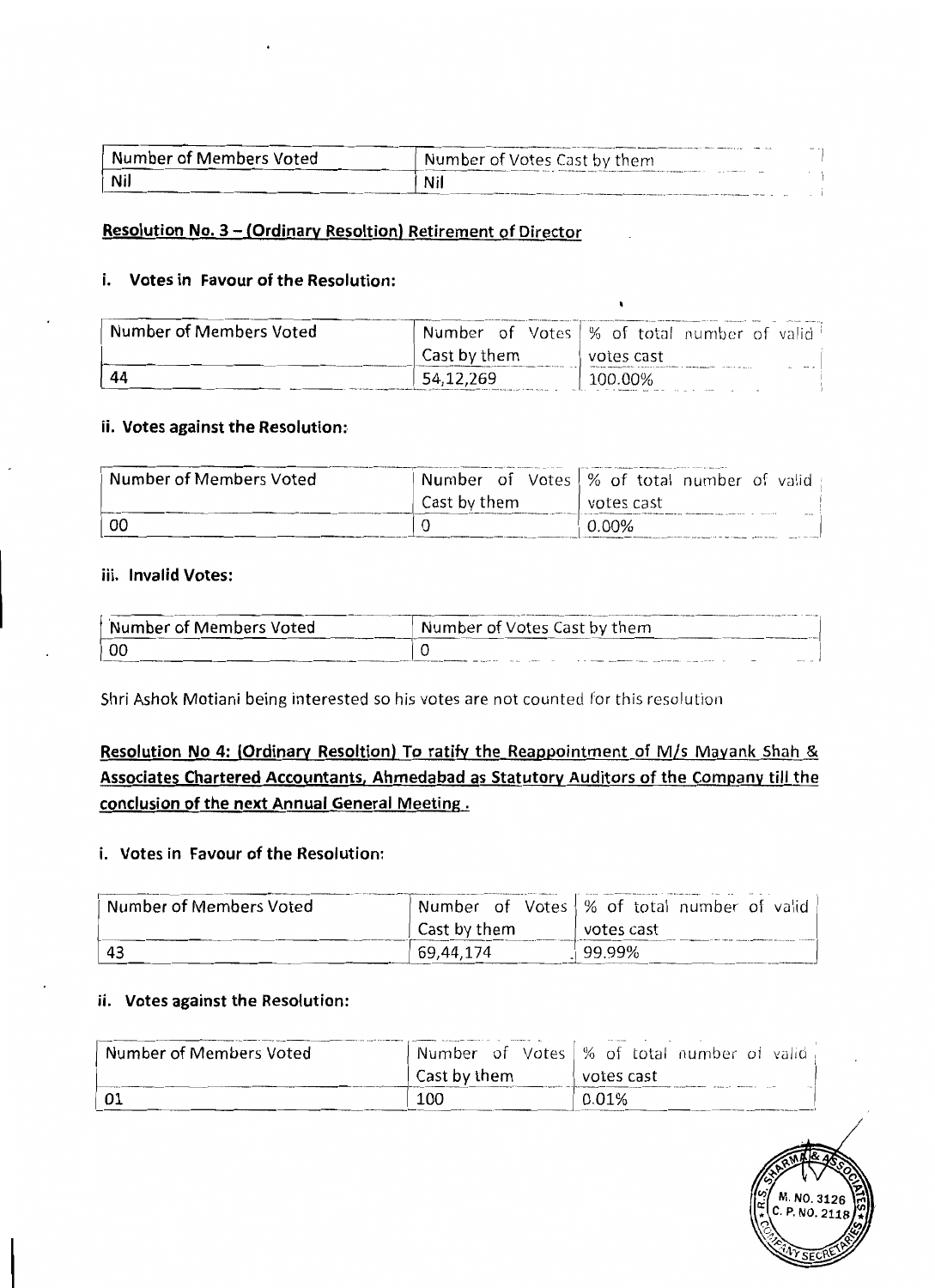#### iii. Invalid Votes:

| <b>Number of Members Voted</b> | Number of Votes Cast by them |
|--------------------------------|------------------------------|
|                                |                              |

Resolution No 5: (Special Resoltion) Revision in remuneration of Mr. Mayank Tandon Sr. Vice President, Fresh Produce under section 188 to any office or place of profit. (Special **Resolution).** 

#### i. Votes in Favour of the Resolution:

| Number of Members Voted |              | Number of Votes   % of total number of valid |
|-------------------------|--------------|----------------------------------------------|
|                         | Cast by them | votes cast                                   |
| $\mathbf{A}$            | 58,37,248    | 99.99%                                       |

#### ii. Votes against the Resolution:

| Number of Members Voted | Number of Votes   % of total number of valid |  |       |            |  |  |
|-------------------------|----------------------------------------------|--|-------|------------|--|--|
|                         | Cast by them                                 |  |       | votes cast |  |  |
|                         | 100                                          |  | 0.01% |            |  |  |

### iii. Invalid Votes:

| Number of Members Voted | $\sim$<br>$\cdots$<br>` Number of Votes Cast by them |
|-------------------------|------------------------------------------------------|
|                         |                                                      |

Shri Mayank Tanodn and Mrs. Priyanka Tandon being interested so their votes are not counted for this resolution

## Resolution No 6 (Special Resoltion) - Revision in remuneration of Ms. Dipti Motiani, Vice President, Processed Foods, under section 188 to any office or place of profit.

#### i. Votes in Favour of the Resolution:

| Number of Members Voted |              | Number of Votes   % of total number of valid |
|-------------------------|--------------|----------------------------------------------|
|                         | Cast by them | votes cast                                   |
| -40                     | 37, 17, 214  | 99.99%                                       |

#### ii. Votes against the Resolution:

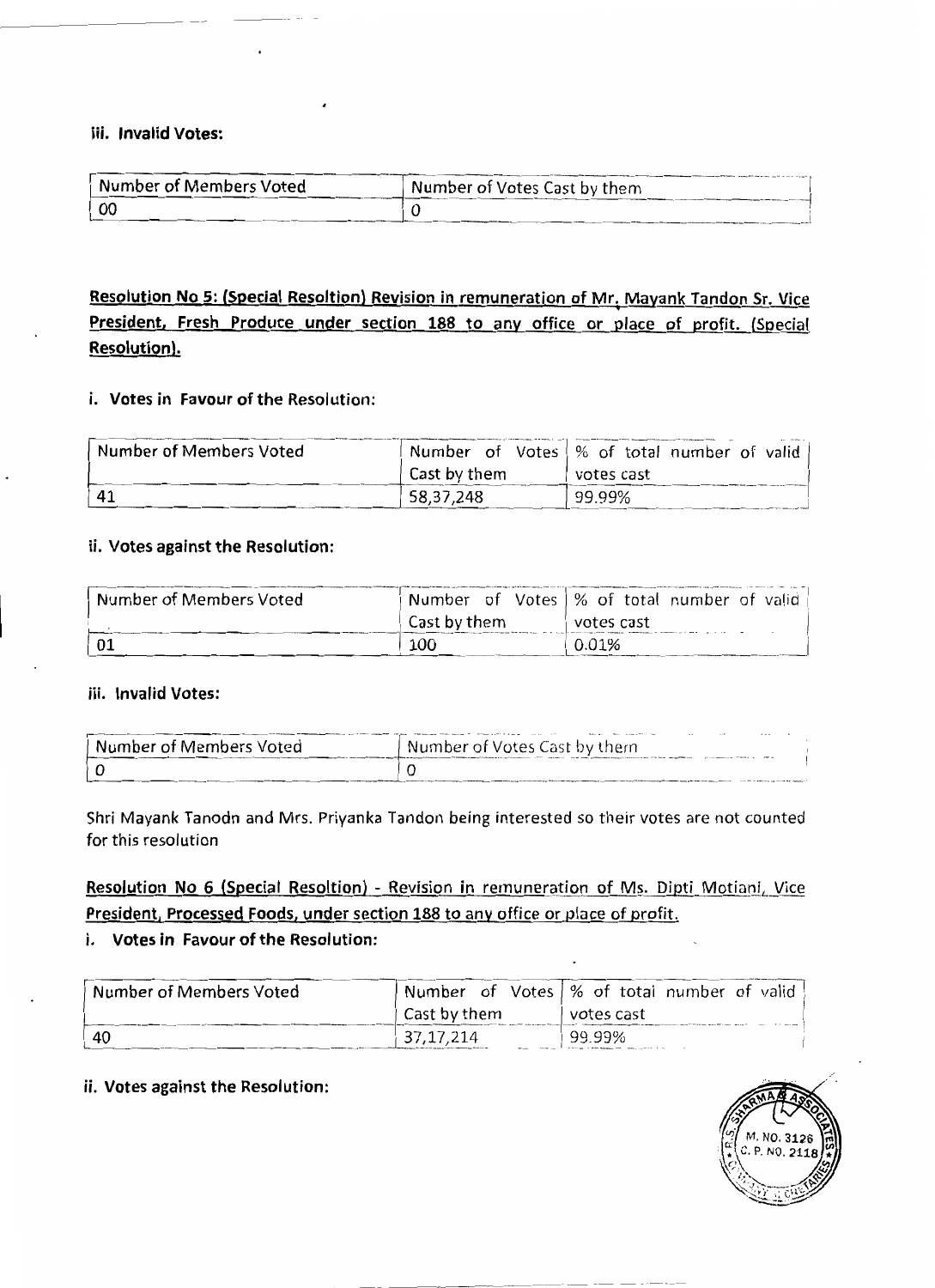| Number of Members Voted | Number of Votes \% of total number of valid |       |            |  |  |
|-------------------------|---------------------------------------------|-------|------------|--|--|
|                         | Cast by them                                |       | votes cast |  |  |
|                         | 100                                         | 0.01% |            |  |  |

#### iii. Invalid Votes:

| Number of Members Voted | Number of Votes Cast by them |  |
|-------------------------|------------------------------|--|
|                         |                              |  |

Shri Ashok Motiani, Mrs. Nanita Motiani and Ms. Dipti Motiani being interested so their votes are not counted for this resolution

## Resolution No 7: (Special Resoltion) Revision in remuneration of Mrs. Priyanka Tandon, Vice President, commercial under section 188 to any office or place of profit.

#### i. Votes in Favour of the Resolution:

| Number of Members Voted | Number of Votes   % of total number of valid |  |        |            |  |  |
|-------------------------|----------------------------------------------|--|--------|------------|--|--|
|                         | Cast by them                                 |  |        | votes cast |  |  |
| -39                     | 33,94,997                                    |  | 99.99% |            |  |  |

#### ii. Votes against the Resolution:

| Number of Members Voted | Number of Votes   % of total number of valid |  |       |            |  |  |
|-------------------------|----------------------------------------------|--|-------|------------|--|--|
|                         | Cast by them                                 |  |       | votes cast |  |  |
|                         | 100                                          |  | ገ 01% |            |  |  |

#### iii. Invalid Votes:

| Number of Members Voted | Number of Votes Cast by them |
|-------------------------|------------------------------|
|                         |                              |

Shri Ashok Motiani, Mrs. Nanita Motiani and Mr. Mayank Tandon being interested so their votes are not counted for this resolution

Resolution No 8: Re-appointment of Mrs. Nanita Motiani (DIN: 00787809) as Whole Time Director for a period of three years.



i. Votes in Favour of the Resolution: